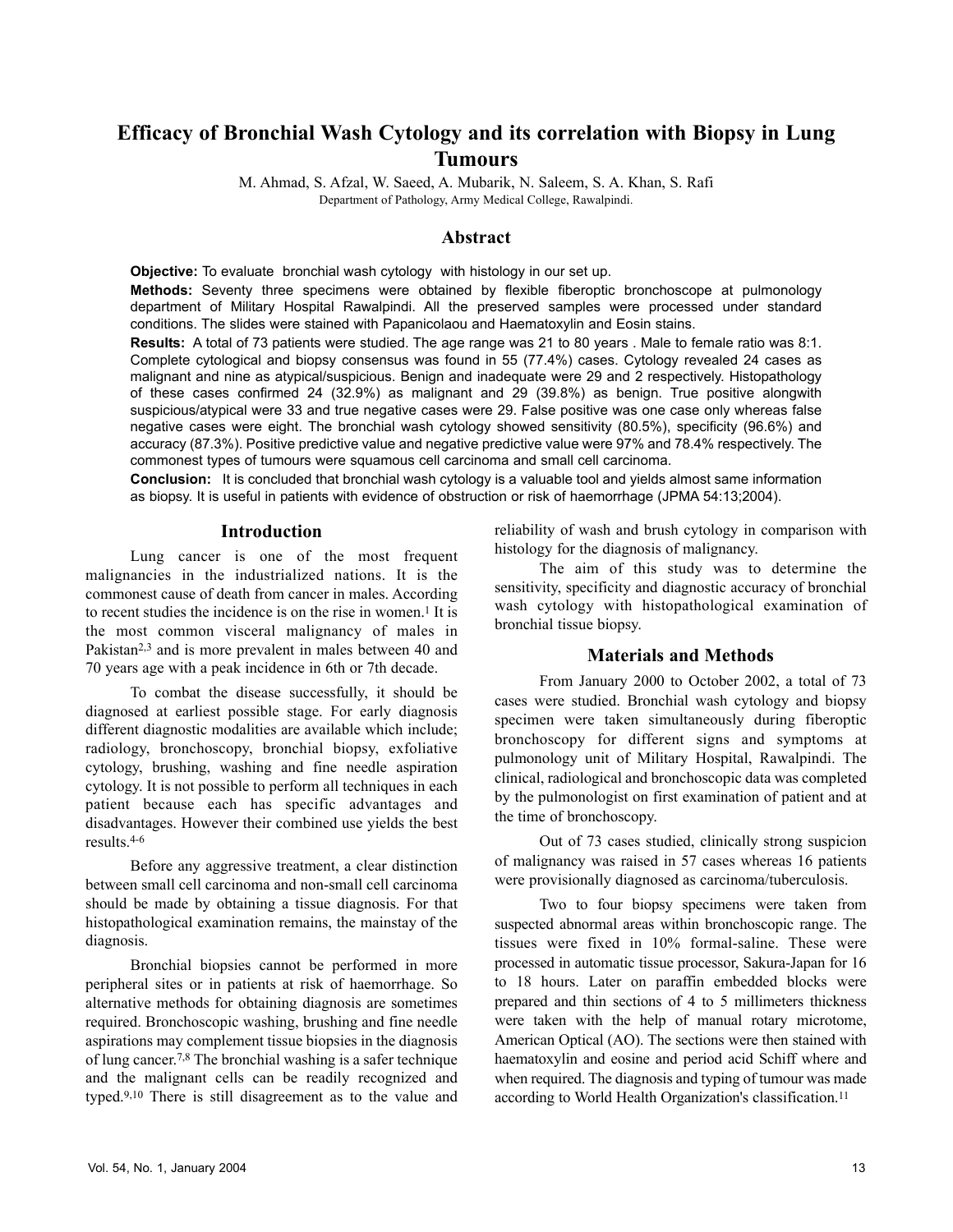The bronchial wash material was obtained from the bronchial tree by instilling 30 to 50 milliliters of isotonic saline and re-aspirating it. All the samples were preserved in 50% ethyl alcohol. The specimens were centrifuged for five minutes at 1500 revolutions per minute. Three to four slides were prepared from cell concentrate and stained with haematoxylin and eosine and papanicolaou stain.<sup>12</sup> All the slides were evaluated by same pathologist. The smears were grouped into malignant, benign, suspicious/atypical and unsatisfactory/inadequate according to criteria described by Willis and Ramzy.13

The malignant cells were further typed as squamous cell carcinoma and small cell carcinoma, adenocarcinoma and undifferentiated.

For both cytology and histology only specimen with unequivocal malignant features, were considered to be positive. Histological result was used as diagnostic reference. Unsatisfactory and inadequate smear were those which showed poor cellularity, degenerated cells, too much blood or necrotic debris.

The sensitivity, specificity, accuracy, positive and negative predictive values were calculated by utilizing the predictive value model of Galen and Gambino.14

True positive were those cases which were cytologically and histologically malignant. All the suspicious/atypical cases which later on histopathology proved to be malignant were also included in this category. True negative were the cases which were both cytologically and histologically benign. Any case with a malignant or atypical cytodiagnosis which on histopathology turned out to be benign was labeled as false positive. False negative was a case diagnosed benign on cytology but later on histopathology turned out to be malignant. Sensitivity defined as the percentage of cases in which biopsy proven cancer cases were correctly diagnosed by the cytology. Specificity was the percentage in which biopsy proven benign (negative) cases were correctly diagnosed negative on cytology. Accuracy/efficiency meant fraction of patients whose conditions were correctly diagnosed by cytology.

#### **Results**

Samples from 75 patients were evaluated. Male to female ratio was 8:1. The age range was 21 to 80 years. Majority of the malignant cases were seen between 5th and 6th decades. Two bronchial aspirates and biopsy materials were unsatisfactory due to poor cellularity, crushed and degenerated cells or presence of too much blood.

Cytological examination revealed 25 malignant alongwith 9 atypical/suspicious cases. All these atypical cases, later on histopathology proved to be malignant. So these cases were included in true positive category. Only

one case was false positive which on histopathological examination showed signs of squamous metaplasia and dysplastic changes. Twenty nine cases were labeled as true negative because these were confirmed on biopsy also. Eight smears were false negative because cytologically these were benign and on histology proved to be malignant (Figure 1). Cytological typing of tumour showed, 17 cases of squamous cell carcinoma, six small cell carcinoma, one adenocarcinoma and one malignant (Figures 2 and 3).







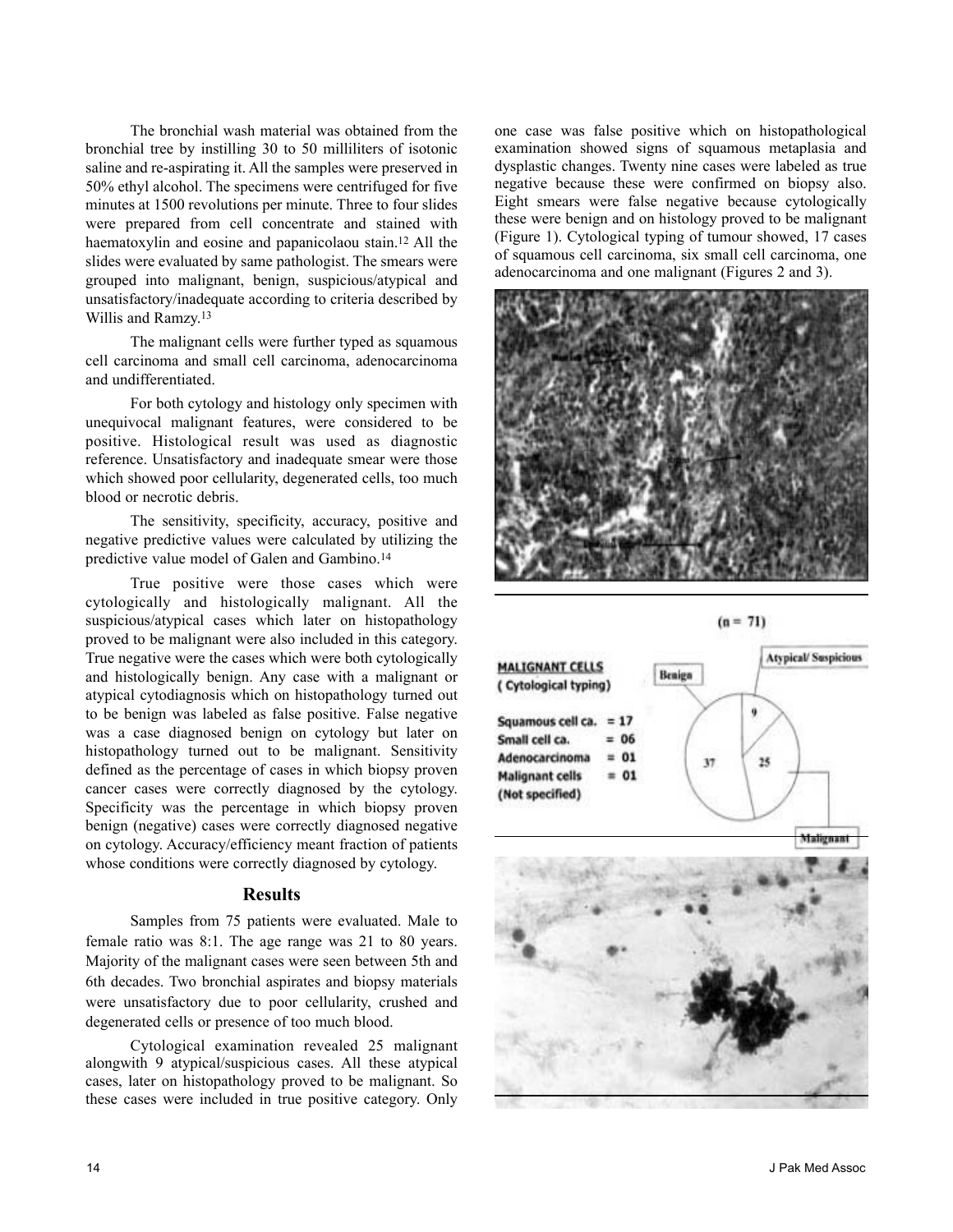

On tissue biopsy examination 41 cases (57.8%) were malignant whereas 30 cases (42.2%) were benign. Amongst the malignancy, squamous cell carcinoma was found in 28 cases (Figure 4), small cell carcinoma; 9 cases (Figure 5), adenocarcinoma; 2 cases and atypical carcinoid in one patient only. In the benign category, chronic granulomatous inflammation (most likely tuberculous in origin) was noted in five patients whereas twenty five cases revealed acute on chronic non specific inflammation.

The bronchial wash cytology revealed sensitivity  $(80.5\%)$ , specificity  $(96.6\%)$  and accuracy  $(87.3\%)$  (Figure 6). As far as malignant and benign lesions are concerned, complete cytological and histological concordance was observed in 55 cases (77.4%) (Table).

**Table. Comparison of cytological and biopsy results (n=73).**

| Diagnostic<br>categories      | Cytological<br>(No. of cases) | Histopathological<br>(No. of cases) |
|-------------------------------|-------------------------------|-------------------------------------|
| Malignant                     | 25                            | 41                                  |
| Benign<br>Atypical/suspicious | 37<br>9                       | 30                                  |
| Inadequate                    | 2                             |                                     |

Cyto-histological concordance = 77.4%

## **Discussion**

Lung tumours are the most common cause of death due to cancer in men and are now emerging as important cause of neoplastic mortality in females.1 The male to female ratio in this study is 8:1 which is closer to a local study.15 Majority of these cases were found in their 5th and 6th decades. This could be due to higher prevalence of smoking in males in our society.

Pulmonary cytology and histopathology are valuable tools in the diagnosis of lung malignancies. The first realization that cancer of the lung could be accurately diagnosed and typed by the microscopic study of expectorated cells is generally attributed to Dudgeon and Barret.16

Fibreoptic bronchoscopy was introduced in 1968 as a diagnostic procedure. Since then apart from sputum, different methods for obtaining satisfactory specimens have become available. Examination of sputum can provide evidence of malignancy in case of cancer. The specimens collected by fiberoptic bronchoscope yield a higher positive rate. The sensitivity of bronchial aspirates in diagnosing lung cancers has been 75 to 88.1 % at various centres.10,17 Due to difficulties in obtaining representative material from the bronchial tree, the examination of bronchial secretion has been discontinued. Now bronchial brushings are favoured for the cytological investigation of proximal lung cancers.

From management point of view, lung tumours are generally separated into small cell carcinomas and nonsmall cell carcinomas. For small cell carcinomas intensive chemotherapy is advised whereas the non-small cell carcinomas are better treated surgically. More than 80% cases have been correctly typed by Truong and co-workers with sputum, washing or brushing cytology.<sup>18</sup>